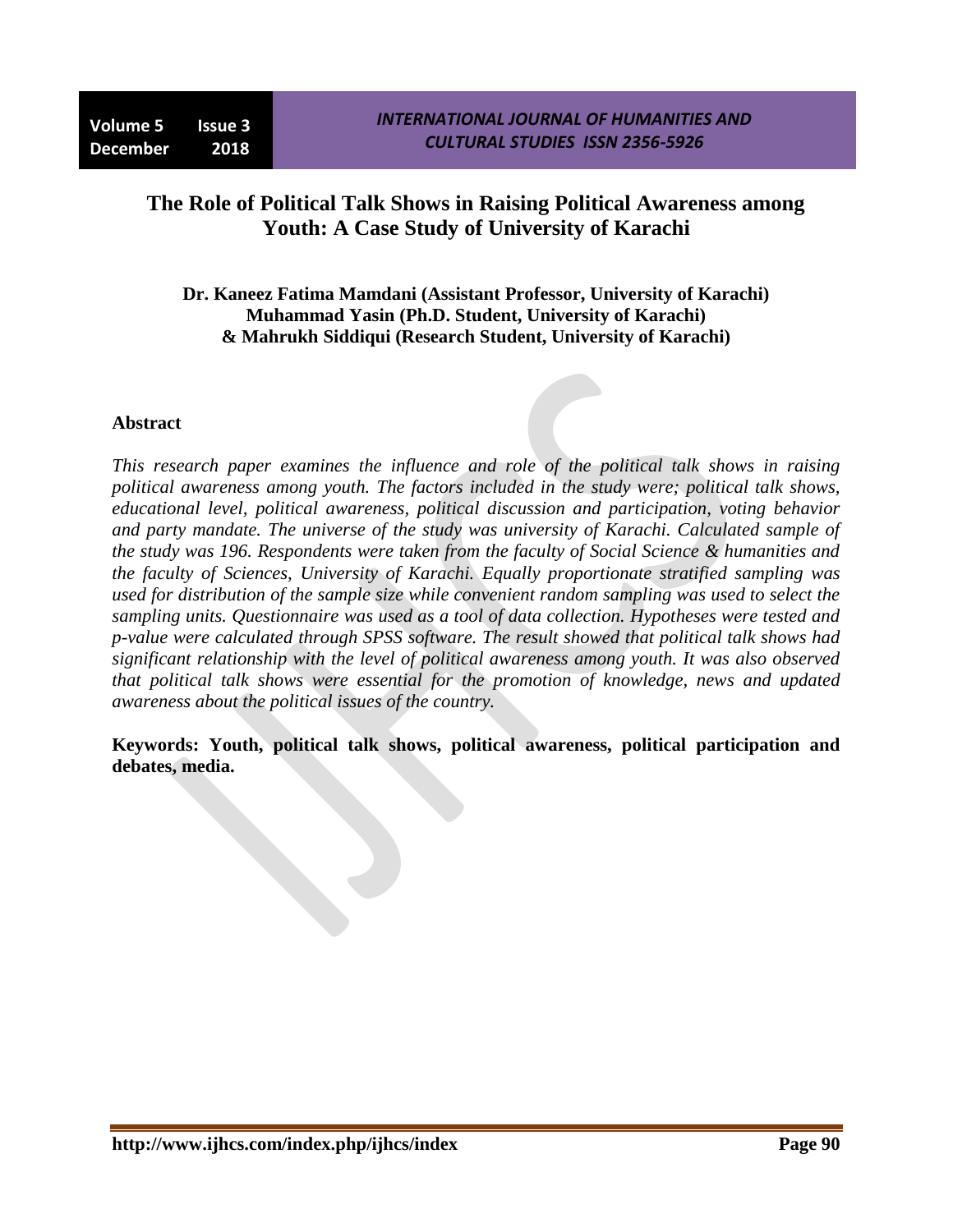**Volume 5 Issue 3 December 2018**

#### **Introduction:**

Mass media is defined as "The methods and organizations used by the specialist social groups to convey messages to large, socially mixed and widely dispersed audiences" (Haralambos & Holborn: 2000). The role of mass media is also considered vital. Television is a principle medium of mass communication, and talk shows are the most powerful tool of communication. Almost every TV and radio channel is producing talk shows and chat shows which are influencing their viewers and listeners .Nowadays, it can be seen that electronic media is playing a key role in bringing change and structuring the political institution as well as socializing the public on various political aspects (Kenski & Stroud: 2006).

Media"s powerful impact on youth can be seen in the 2008 presidential election of USA, one aspect is that the election of Barak Obama as president of the United States was a global media event; anticipated, analyzed, and celebrated around the world. In Pakistan, the management of private news channels were producing political talk shows specifically discussing United States election and their influence on Pakistan and the whole world by senior analysts of Pakistan. This was possible because of media liberalization in the world. The rapid communication among the people of different countries in the world is possible due to the global mass media. Political parties put pressure on cable operators to block channels that are spreading negative and critical reviews of parties. Through political talk shows bureaucrats and politicians and members of judiciary exchange knowledge and experience with their counterparts from the other provinces in front of political talk shows' viewers (Nash: 2010).

Mass media and news media have influenced our decision process and have shaped our perception of the world. Mass media had always been an important means of communication where its role is gaining popularity and approval day by day. It is transforming very rapidly by adopting a global outlook and this has made people become more and more aware of other societies of the world. The global perspective have opened people"s eyes to the fact that our increasing ties with the rest of the world means that our actions have consequences which forces us and shapes us (Giddens: 2001).

Politics is a common activity of human beings; it has filled human history in various aspects. Politics has been based on different principles and has produced the most varied institutions. Political action is obviously not to be confused with the state. Political action has its historical expressions and the trend of modern civilization toward rationalization. Theoretically, every political power is a potential aspirant to prestige; because of the competition and rivalry between political units such as political talk shows, political participation, and political activities (Thakur:2006).

In the past, governments have been elected or appointed or in some cases created by the armed forces of the country as governments have the power to make, interpret and enforce the rules and decision. Now they are being elected by the people following their own choices. People have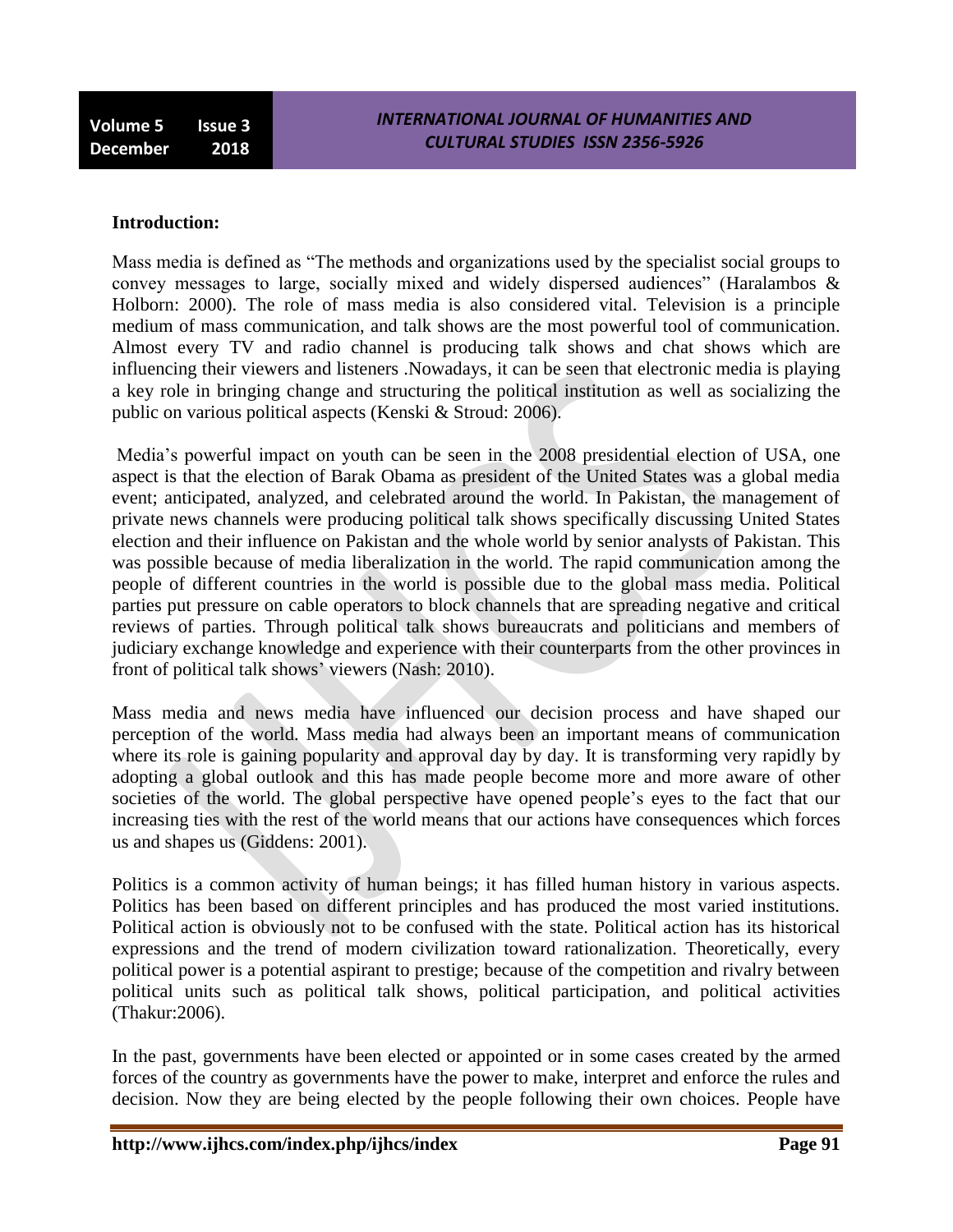changed their decisions of voting and electing government officials through news media. Hence, mass media is the source of influencing people to participate in politics and an ideal source of creating awareness among citizens. People have been affected by the news and especially by the news talk shows that are on air live on different news channel of Pakistan around the clock(Naz, et.al: 2014).

# **Literature Review**

Abedin &Zaman (2015) found that 63.3% males and 36% females watched political talk shows. Among these all, few students watched for entertaining and some of them watched for just passing time. Moreover, 13.3% students watched political talk shows in order to know the real situation of their country. Some of the students said that all discussion about law and constitution is valid, while others viewed that talk shows are politically biased. Many students said that talk shows are not major source of giving loyal platform between government and public. Thus, the research concluded that talk shows have little impact on public to create awareness. Ahmed (2017) explored that majority of the respondents agreed that awareness regarding political affairs has received through talk shows. Very few of the respondents told that political talk shows are crucial source for the political awareness and play a significant role for the change in the political structure. And only 15% of the respondents told that they have knowledge about political rights. None of the respondents were satisfied on the current political situation of the country. Naz, et.al (2014) found that 96.7% respondents had access to media and 58% respondents casted the vote according to their own will. Majority of the respondents watched news channel and political talk shows which were based on critical analysis. 54% youth watched shows which were presented about elections, 36% of the youth took interest in politics, and 38% respondent agreed that news channels promote political awareness among youth. Thus, the researchers concluded that media was major source of learning of politics, and news channels promote political awareness. Kuotsu, (2016) explored that male had higher level of political awareness as compared to women. The factors which created this huge gap between men and women political awareness include; variances in political characters like concentration to news or exposure to media, attention in politics, participating in political debate and socio-economic status. Bhatti, Ali, and Hassan (2016) found that majority of the respondents used electronic media for information, others used media for the purpose of education, and remaining respondents used media for entertainment. Majority of the respondents liked different news channels i.e. PTV, Geo TV, Express news, Dunya News, Samma and ARY news. About a half of the respondents were spending 3-4 hours with electronic media. A huge majority (92.5%) of the respondents reported that the electronic media presents the political awareness. 61.7% of the respondents were watching/listening political talk show and majority of them were agreed that political talk shows provide political knowledge to them. Qaiser, Amin, Rasheed & Umair (2014) found that majority of the respondents watch Geo news than express and Dunya news. The most of the respondents watch "Capital Talk Show" than other programs. A significant interest in political talk shows was observed among the respondents and they were fully satisfied with the information provided in the "capital talk show". Thus, the talk shows played a key role in the participation of the political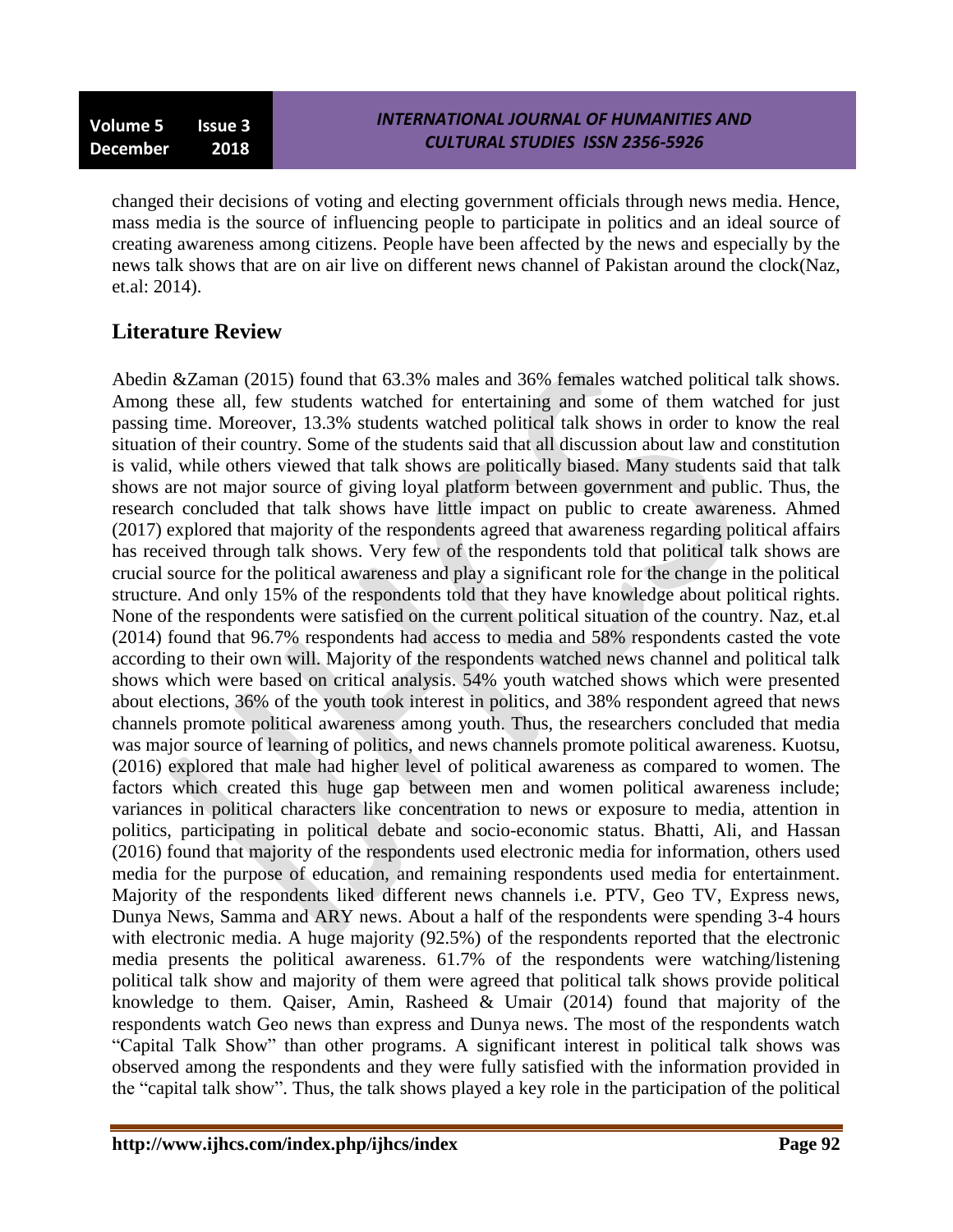activities, like procession and rallies etc. According to Hayat, Juliana &Umber (2015), political talk shows in reality are producing political awareness among their viewers. The respondents who mostly watch talk shows often have more knowledge and develop a strong vision about their political rights. This helps them to take part in the ongoing political process of the country. The 2013 general election voter turnout, which was 55% over all, showed the participation of the youth in the political affairs of the country. Political talk shows fetched the people closer to the political processes by giving them knowledge and understanding. Thus, political talk shows had a huge impact on the diversion of the opinion and concentration of the public. Ali & Ali (2014) found that News media plays an influential and essential role in making political awareness among youth and students. Political debates and description to news media defines political interests. Among the social media, Facebook is the mostly used medium by the students for the entertainment and political information. The affiliation of students depends upon the political issues and leaders. The modification in voting behavior and persuasiveness towards political parties has been credited towards the social media. Facebook is the biggest platform for the students to connect themselves with political issues and debates rather than other social media sites. Anwar & Jan  $(2010)$  found that there was a slight significant variance between TV, radio and newspaper for receiving political information. Radio, TV and newspapers were the main sources of accessing political information. Private TV channels were more significant than the government channels for taking the interests in political programs. However, media plays a vital role in creating awareness regarding political issues of the country. Media largely affected the public opinion and strengthened the relationship between public and political parties. Beside all this, media also played an essential role in the transparent election process and politically socializing the people. Pasek, Kenski &Romer (2006) explored that media or mass media is highly correlated with the political awareness of the youth. Youth had used the media for accessing information regarding politics and participation of civic activities in the country. The awareness about the politics was directly related with the interests of the youth in taking part in the upcoming general election of the country. Thus, media played an influential role among American' youth. Ahmed, Hussain & Tariq (2014) found that 48% of respondents were affected by electronic media which in turn affected their political perception about county"s political situation to great extent whereas 9% were of opinion that electronic media did not affect political perception. 90.0% replied that news channels were playing positive role in raising political awareness among people to a great extent, and 10% answered that news channels did not play positive role in raising political awareness. 93%respondents were of opinion that news channels were credible sources of political information to some extent, and 7% said news channels did not have credible sources of political information. They concluded that, electronic media put a great impact on people"s lives throughout the world. Media technology has changed and has influenced our daily lives. Due to the revolution of electronic media; political debates, political programs, live news, and breaking news have been easily accessible. Ali, Sohail& Hassan (2013) explored that 50% students liked to discuss political issues with others. 48% students took points from newspapers for discussion. 76% students took points from TV whereas only 6% students took points from radio. It was concluded that Mass Media played a powerful and influencing role in creating political awareness among University of Gujarat students. Most students consumed media for 1-3 hours. Most preferred to watch television but some students also liked to read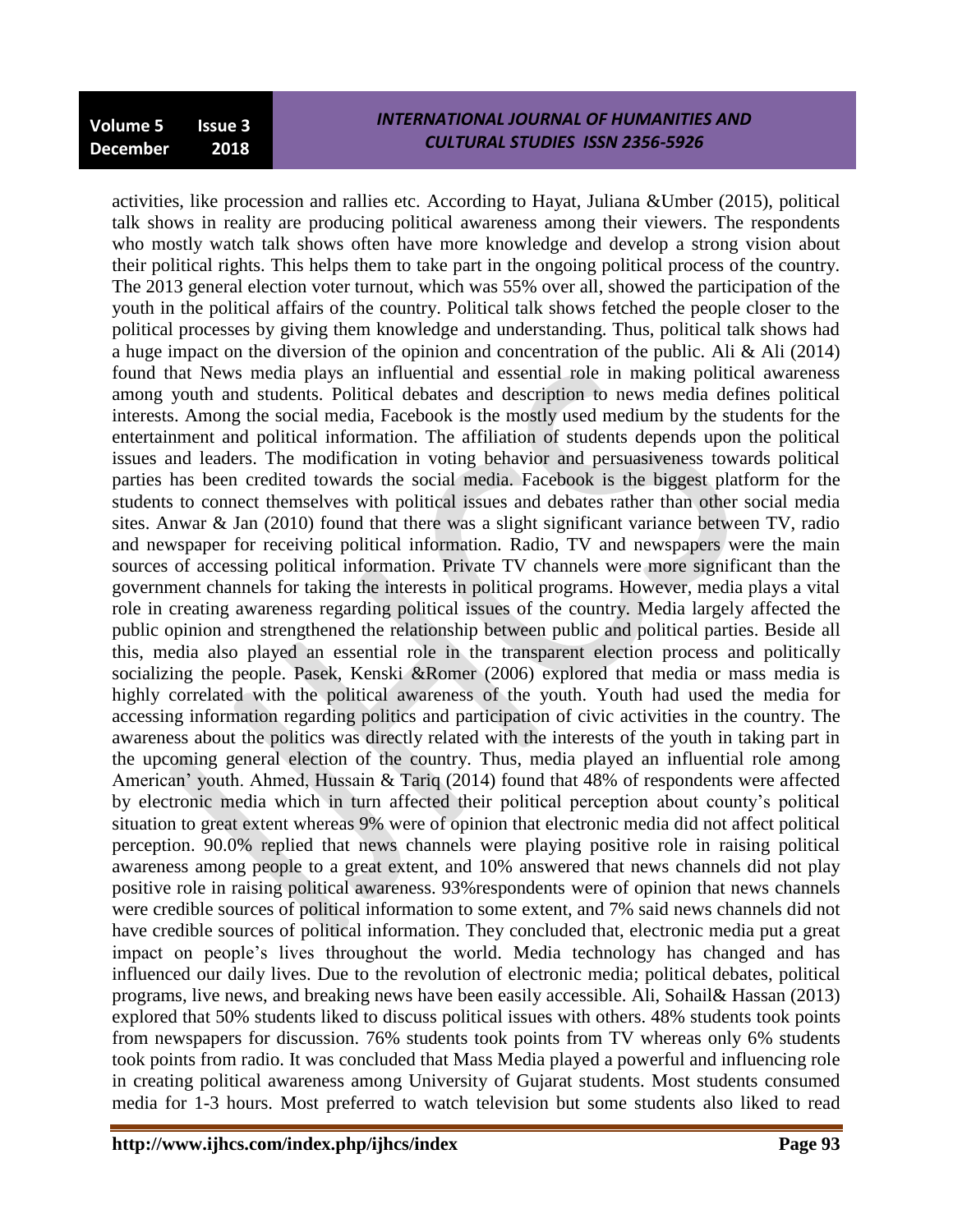newspaper"s columns and editorials for political information. This study examined that students were politically aware and they relied and depended on talk shows for the political information

#### **Focus of the study**:

The present study focused on the role of talk shows in raising awareness among youth of Karachi. Political talk shows are very informative regarding the political structure of the country. Indeed, the viewership of news channels is extensive in Pakistan in this contemporary time period as compared to the past. News and talk shows constantly and consistently update the viewers about the political issues going on in the country. They also critically analyze the political parties' roles and contributions for the society which is an important aspect in order to clarify the viewers" concept so that they can make an informed decision regarding who to elect as their representative.

#### **Objectives of the Study:**

The objectives of the study are;

- 1. To evaluate the role of political talk shows in raising political awareness among youth.
- 2. To examine the political awareness motivating youth participation in political activities.

3.To measure the level of political awareness based on political information and political participation among youth.

## **Methods And Procedure:**

The present study was quantitative and explanatory in nature. The universe of the study was university of Karachi and target population of the study were the enrolled students of the university of Karachi. Hence, the researchers got the list of total enrolled students from the Semester cell of the University of Karachi. Multi-stage sampling was used in the study. In the first step, researchers randomly selected two faculties from the University of Karachi. Two faculties were selected; social sciences and natural sciences. Calculated sample size of 196respondents was taken from the two selected faculties. Social Science faculty had 19 departments and Science faculty had 20departments. Researchers used equal stratified sampling and selected five students from each department. Convenient sampling was used for the selection of research units as sampling frame of the students from all the departments was not available. Data was collected through an administered questionnaire. Chi square test was used to analyze the relationship between the variables through hypotheses of the study and p-value was calculated to determine the significance of the relationship between variables of the study.

## **Findings:**

Table No.1 indicates that majority of the respondents i.e. 54.1% of the respondents were female and 45.9% of the respondents were male who watched political talk shows. Majority of the respondentsi.e.47.4% ages were 20-22years and 29.5% of the respondents ages were between 23-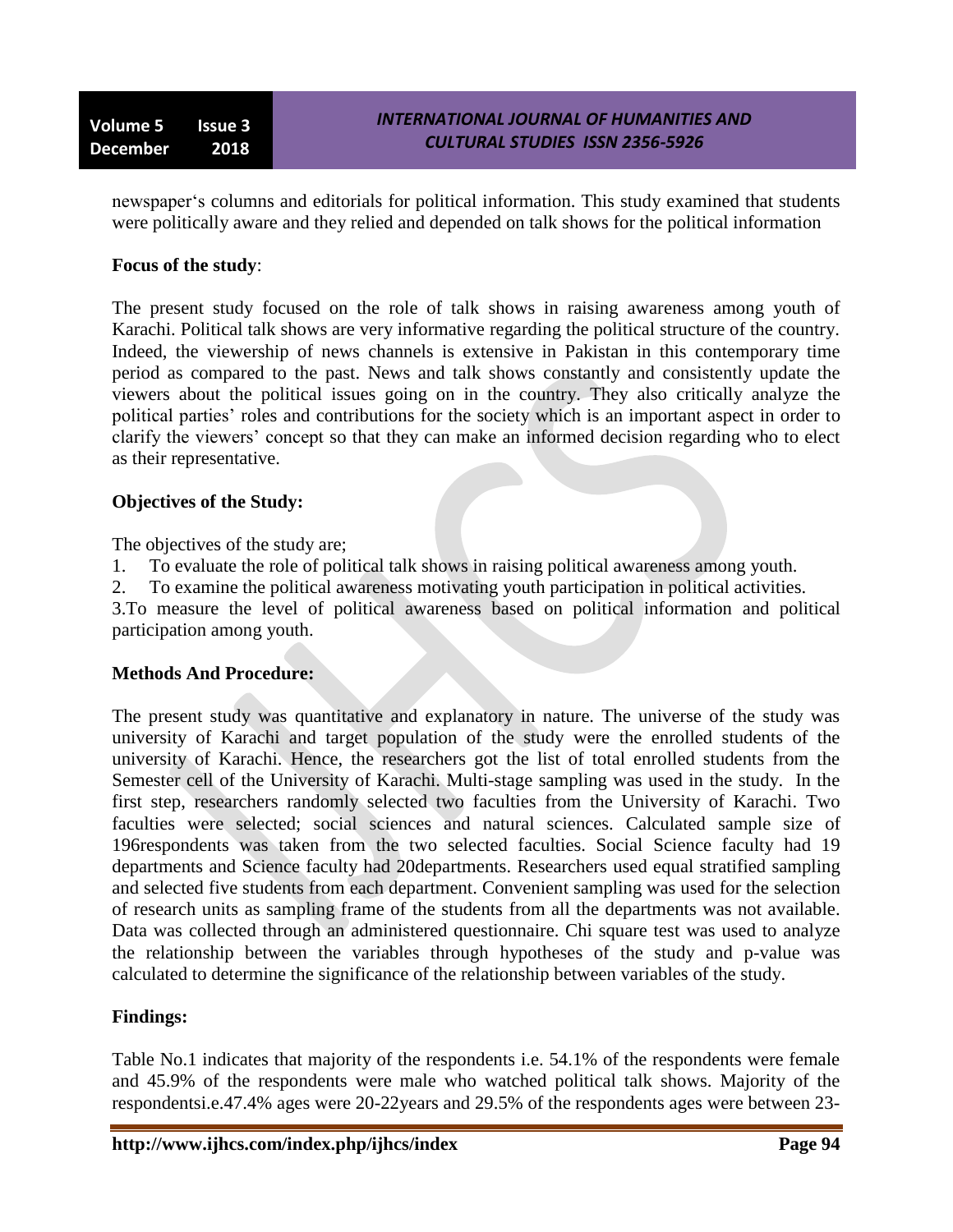25years old. The respondents who graduated were 47.96% and masters were 33.67%. The highest percentage of ethnic group who watched political talk shows were Urdu speaking. Majority of the respondents i.e. 52.04% watched political talk shows 1-2days at least in a week and 86.7% of the respondents told that they watched political talk shows 1-2hour on the daily basis. Majority of respondents i.e. 55.6%told that they watched political talk shows for the current affairs while remaining watched just for the information, debates and entertainment. Approximately 50% of the respondents' priority is to watch news channels whereas other 50%priorities included entertainment, religious and sports channels. The highest portion of the respondents watched debates and critical analysis on the political scenario of the country.

Moreover, majority of the respondents i.e. 48.9% of the respondents had moderate level of role in political talk shows, 47.45% of the respondents had high level of role in political talk shows. 65% of the respondents paid attention towards politics news while21% respondents viewed that political talk shows could bring change in society like end of inflation, corruption, and poverty etc.

**Table No.1**

| Indicators                                   | Frequency      | Percent | Cumulative<br>Percent |  |  |  |
|----------------------------------------------|----------------|---------|-----------------------|--|--|--|
| <b>Gender</b>                                |                |         |                       |  |  |  |
| Male                                         | 90             | 45.9    | 45.9                  |  |  |  |
| Female                                       | 106            | 54.1    | 100.0                 |  |  |  |
| <b>Age</b>                                   |                |         |                       |  |  |  |
| $17-19$                                      | 20             | 10.2    | 10.2                  |  |  |  |
| 20-22                                        | 93             | 47.4    | 57.7                  |  |  |  |
| $23 - 25$                                    | 58             | 29.6    | 87.2                  |  |  |  |
| 26-28                                        | 9              | 4.6     | 91.8                  |  |  |  |
| More Than 28                                 | 16             | 8.2     | 100.0                 |  |  |  |
| <b>Educational Level</b>                     |                |         |                       |  |  |  |
| Intermediate                                 | 28             | 14.3    | 14.3                  |  |  |  |
| Graduation                                   | 94             | 48.0    | 62.2                  |  |  |  |
| Master                                       | 66             | 33.7    | 95.9                  |  |  |  |
| Mphil                                        | 8              | 4.1     | 100.0                 |  |  |  |
| <b>Language and Ethnic</b>                   |                |         |                       |  |  |  |
| Urdu                                         | 141            | 71.9    | 71.9                  |  |  |  |
| Punjabi                                      | 18             | 9.2     | 81.1                  |  |  |  |
| Sindhi                                       | 11             | 5.6     | 86.7                  |  |  |  |
| Pashto                                       | 8              | 4.1     | 90.8                  |  |  |  |
| Balochi                                      | $\overline{4}$ | 2.0     | 92.9                  |  |  |  |
| Any Other                                    | 14             | 7.1     | 100.0                 |  |  |  |
| <b>Days of watching Political Talk shows</b> |                |         |                       |  |  |  |
| 1-2days                                      | 102            | 52.0    | 52.0                  |  |  |  |
| 3-4days                                      | 53             | 27.0    | 79.1                  |  |  |  |

Characteristics of the respondents: N-196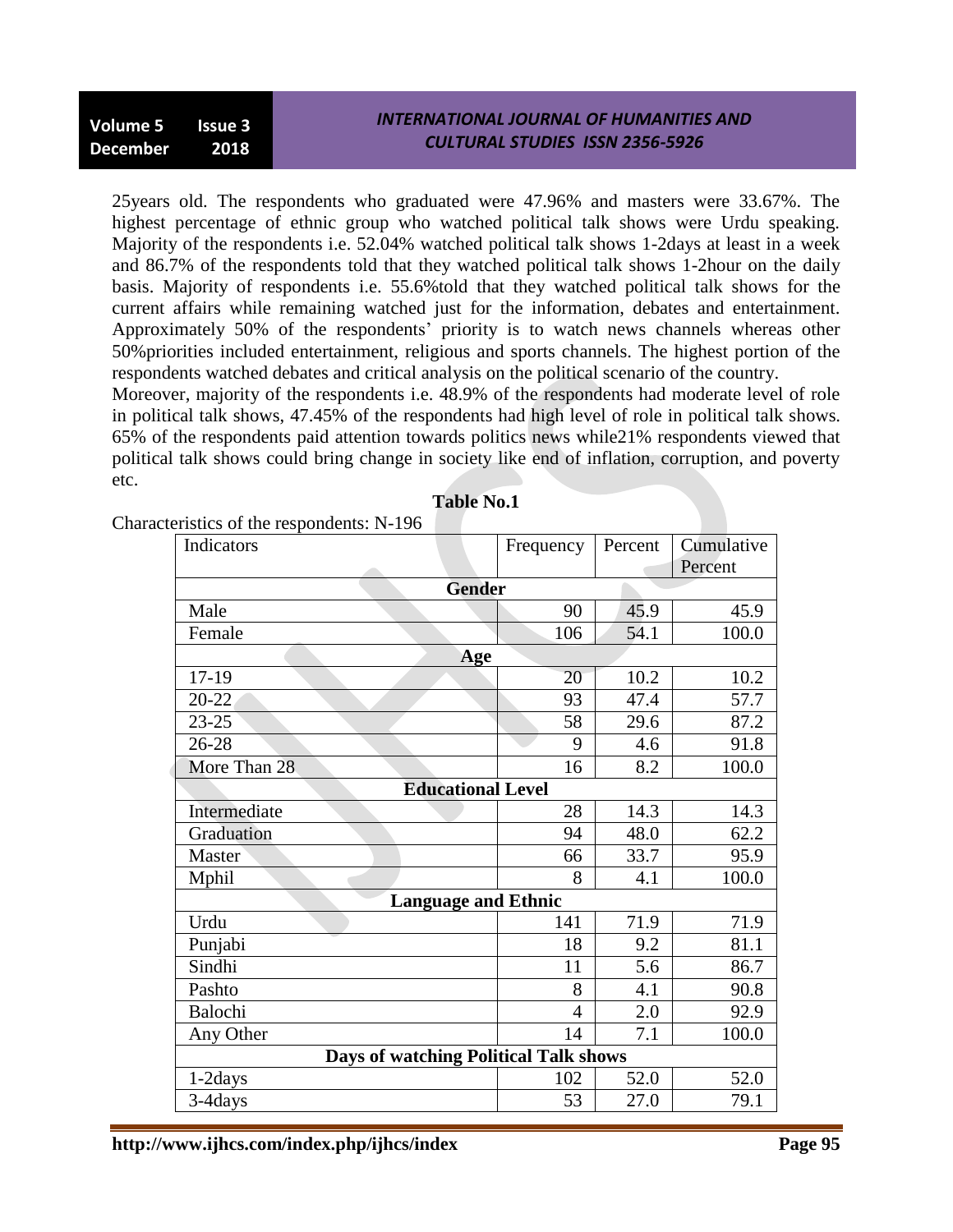| 5-6days                                               | 28             | 14.3  | 93.4  |
|-------------------------------------------------------|----------------|-------|-------|
| <b>Last Days</b>                                      | 13             | 6.6   | 100.0 |
| <b>Hours of Watching Political Talk shows in Days</b> |                |       |       |
| 1-2hour                                               | 170            | 86.7  | 86.7  |
| 3-4hour                                               | 21             | 10.7  | 97.4  |
| 5-6hour                                               | 5              | 2.6   | 100.0 |
| <b>Reasons of Watching Political Talk Shows</b>       |                |       |       |
| Getting Information                                   | 28             | 14.3  | 14.3  |
| <b>About Politics</b>                                 | 30             | 15.3  | 29.6  |
| <b>Current Affairs</b>                                | 109            | 55.6  | 85.2  |
| Debates                                               | 26             | 13.3  | 98.5  |
| Any Other                                             | 3              | 1.5   | 100.0 |
| priority of Watching programs                         |                |       |       |
| News / Current Affairs                                | 99             | 50.5  | 50.5  |
| <b>Political Talk Shows</b>                           | 13             | 6.6   | 57.1  |
| Entertainment                                         | 70             | 35.7  | 92.9  |
| <b>Sports Programs</b>                                | 12             | 6.1   | 99.0  |
| Any Other                                             | $\overline{2}$ | 1.0   | 100.0 |
| Like to watch specific Talk shows                     |                |       |       |
| <b>Critical Analysis</b>                              | 62             | 31.6  | 31.6  |
| Conversation                                          | 31             | 15.8  | 47.4  |
| Discussion./Arguments                                 | 64             | 32.7  | 80.1  |
| <b>Problem Statement</b>                              | 39             | 19.9  | 100.0 |
| <b>Level of Role in Political Talk Shows</b>          |                |       |       |
| High                                                  | 93             | 47.45 | 47.45 |
| Moderate                                              | 96             | 48.98 | 96.43 |
| Low                                                   | 7              | 3.570 | 100.0 |
| <b>Political Content</b>                              |                |       |       |
| Yes                                                   | 105            | 53.6  | 53.6  |
| N <sub>0</sub>                                        | 36             | 18.4  | 71.9  |
| To Some Extent                                        | 55             | 28.1  | 100.0 |
| <b>Source Of Political Content</b>                    |                |       |       |
| <b>Article About Politics</b>                         | 26             | 13.3  | 16.3  |
| Magazine / Newspaper                                  | 50             | 25.5  | 47.5  |
| <b>Blogs About Politics</b>                           | 9              | 4.6   | 53.1  |
| On Social Media                                       | 74             | 37.8  | 99.4  |
| Any Other                                             | 1              | .5    | 100.0 |
| <b>Law Making Institutions</b>                        |                |       |       |
| Federal Level                                         | 73             | 37.2  | 37.2  |
| Provisional Level                                     | 21             | 10.7  | 48.0  |
| <b>Both</b>                                           | 102            | 52.0  | 100.0 |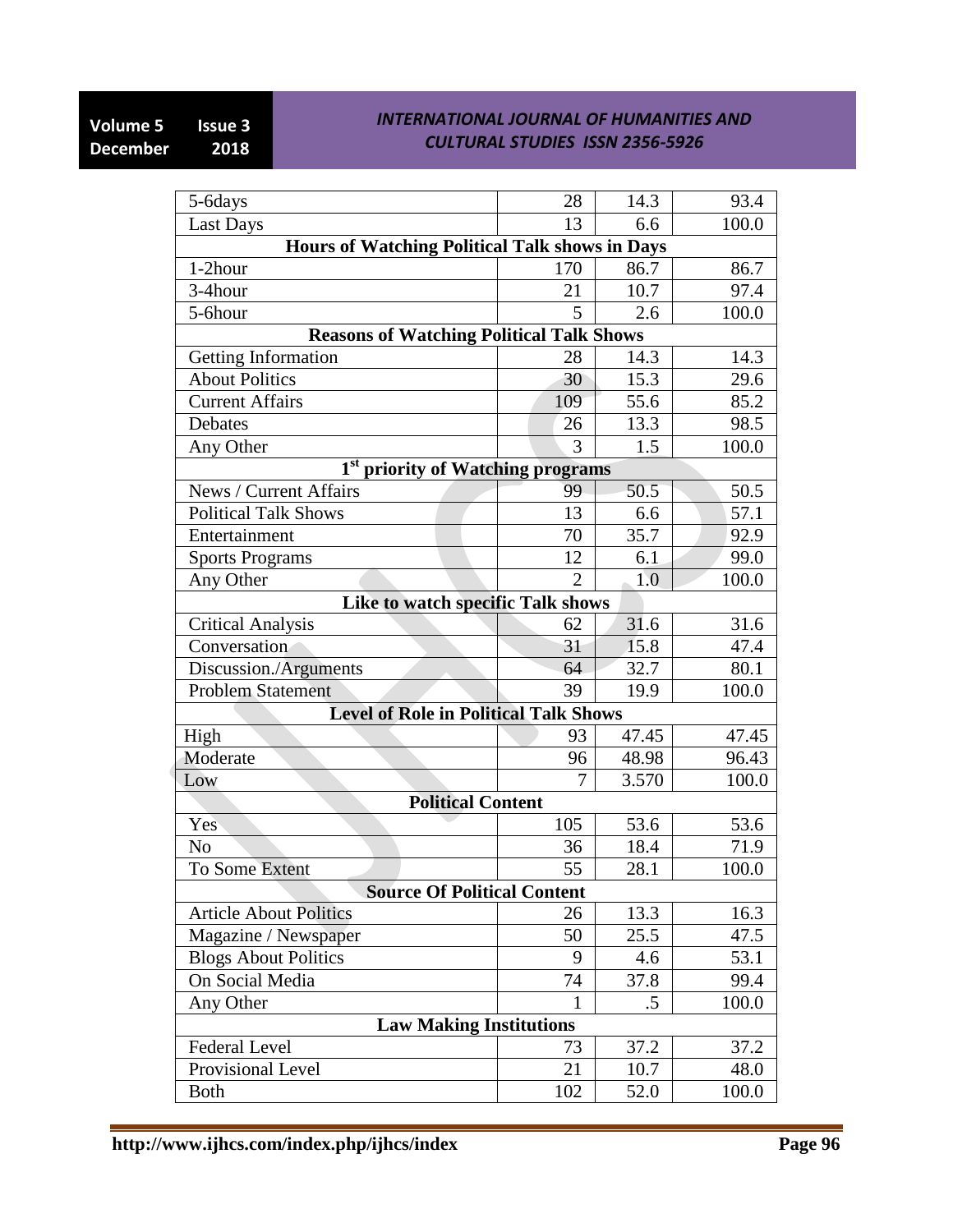| <b>Know Prime Minister</b>                        |     |                 |       |
|---------------------------------------------------|-----|-----------------|-------|
| Yes                                               | 174 | 88.8            | 88.8  |
| N <sub>0</sub>                                    | 22  | 11.2            | 100.0 |
| <b>Political Discussion</b>                       |     |                 |       |
| Yes                                               | 120 | 61.2            | 61.2  |
| N <sub>o</sub>                                    | 21  | 10.7            | 71.9  |
| To Some Extent                                    | 55  | 28.1            | 100.0 |
| <b>Discuss with whom</b>                          |     |                 |       |
| <b>Family Members</b>                             | 85  | 43.4            | 48.6  |
| Peer Groups                                       | 49  | 25.0            | 76.6  |
| Social Media Users                                | 21  | 10.7            | 88.6  |
| Relatives                                         | 19  | 9.7             | 99.4  |
| Any Other                                         | 1   | .5              | 100.0 |
| <b>Where Get Information For Discussion</b>       |     |                 |       |
| News/Talk Shows                                   | 81  | 41.3            | 46.3  |
| Social Media                                      | 77  | 39.3            | 90.3  |
| Newspaper                                         | 16  | 8.2             | 99.4  |
| Any Other                                         | 1   | $\overline{.5}$ | 100.0 |
| <b>Government Formed Through Election</b>         |     |                 |       |
| Yes                                               | 94  | 48.0            | 48.0  |
| N <sub>o</sub>                                    | 93  | 47.4            | 95.4  |
| To Some Extent                                    | 9   | 4.6             | 100.0 |
| <b>Government Shouldn't be Formed By Election</b> |     |                 |       |
| <b>Not Transparency In Election Process</b>       | 14  | 7.1             | 15.1  |
| Rigging                                           | 8   | 4.1             | 23.7  |
| <b>Non-Serious Behavior</b>                       | 20  | 10.2            | 45.2  |
| Lack of Leadership                                | 9   | 4.6             | 54.8  |
| All of The Above                                  | 42  | 21.4            | 100.0 |
| <b>Pakistan's Political Situation Acceptable</b>  |     |                 |       |
| Yes                                               | 12  | 6.1             | 6.1   |
| No                                                | 168 | 85.7            | 91.8  |
| To Some Extent                                    | 16  | 8.2             | 100.0 |
| <b>Reason Of Worse Political Situation</b>        |     |                 |       |
| Lack Of Playing Role Effectively By               | 14  | 7.1             | 8.3   |
| The Government                                    |     |                 |       |
| Lack Of Good Governance In Political              | 18  | 9.2             | 19.0  |
| System                                            |     |                 |       |
| Non-Serious Attitude Of Ruling Class              | 18  | 9.2             | 29.8  |
| <b>Corrupted Governmental Bench</b>               | 37  | 18.9            | 51.8  |
| All Of Above                                      | 81  | 41.3            | 100.0 |
| <b>Level of Political Awareness</b>               |     |                 |       |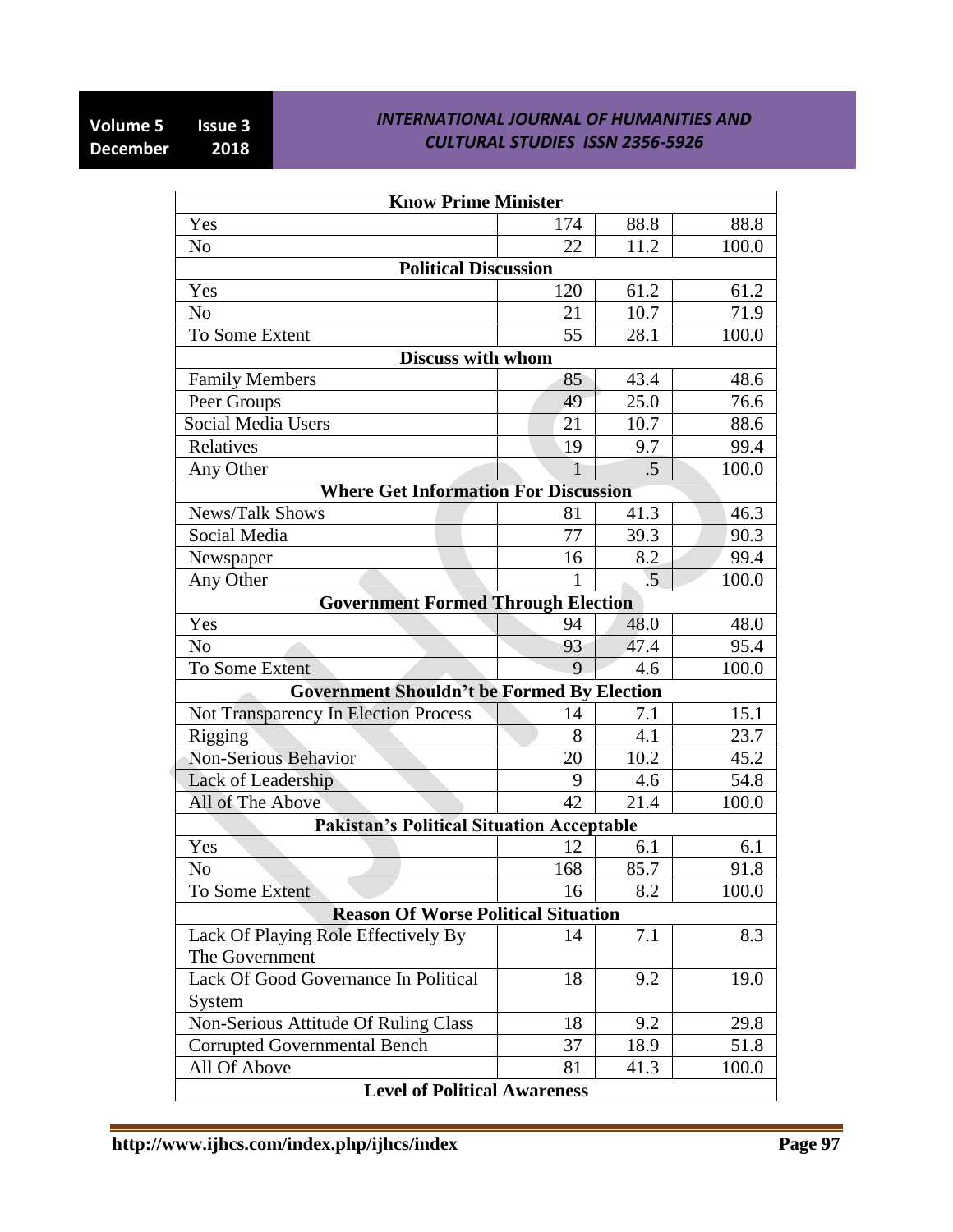| 3   | 1.53                                                                                                | 1.53                                                                          |
|-----|-----------------------------------------------------------------------------------------------------|-------------------------------------------------------------------------------|
| 98  | 50.0                                                                                                | 51.53                                                                         |
| 95  | 48.47                                                                                               | 100.0                                                                         |
|     |                                                                                                     |                                                                               |
| 16  | 8.16                                                                                                | 8.16                                                                          |
| 128 | 65.31                                                                                               | 73.47                                                                         |
| 52  | 26.53                                                                                               | 100.0                                                                         |
|     |                                                                                                     |                                                                               |
| 18  | 9.2                                                                                                 | 9.2                                                                           |
| 10  | 5.1                                                                                                 | 14.3                                                                          |
| 13  | 6.6                                                                                                 | 20.9                                                                          |
| 1   | .5                                                                                                  | 21.4                                                                          |
| 154 | 78.6                                                                                                | 100.0                                                                         |
|     |                                                                                                     |                                                                               |
| 67  | 34.2                                                                                                | 48.9                                                                          |
| 43  | 21.9                                                                                                | 80.3                                                                          |
| 22  | 11.2                                                                                                | 96.4                                                                          |
| 4   | 2.0                                                                                                 | 99.3                                                                          |
| 1   | .5                                                                                                  | 100.0                                                                         |
|     |                                                                                                     |                                                                               |
| 95  | 48.5                                                                                                | 48.5                                                                          |
| 74  | 37.8                                                                                                | 86.2                                                                          |
| 27  | 13.8                                                                                                | 100.0                                                                         |
|     |                                                                                                     |                                                                               |
| 11  | 5.6                                                                                                 | 9.2                                                                           |
| 23  | 11.7                                                                                                | 28.3                                                                          |
| 71  | 36.2                                                                                                | 87.5                                                                          |
| 15  | 7.6                                                                                                 | 100.0                                                                         |
|     | <b>Attached Year from Party</b><br><b>Motivated Vote For Party</b><br><b>Aware of Party Mandate</b> | <b>Level of Political Participation</b><br><b>Knowing About Party Mandate</b> |

Majority of the respondents i.e.50% had moderate level of political awareness and 48% of respondents had high level of political awareness. Respondents regarded that political awareness lead to political discussion and provides information regarding political rights. Majority of the respondents i.e. 65% had moderate level of political participation and 26.5% had high level of political participation. Majority of the respondents i.e. 67.8% casted the vote and others did not cast vote on their ethnicity because did not trust the electoral process. However, Majority of the respondents told that biometrics system can bring a change in the election process but accountability should be maintained on all level especially in security concerns. 64% respondents said yes public vote matter for bringing change in society. Majority of the respondents i.e.83.0% did not belong to any political. And Majority of the respondents i.e. 60% were having awareness about their party mandate and 37.7% did not have any awareness about their party mandate.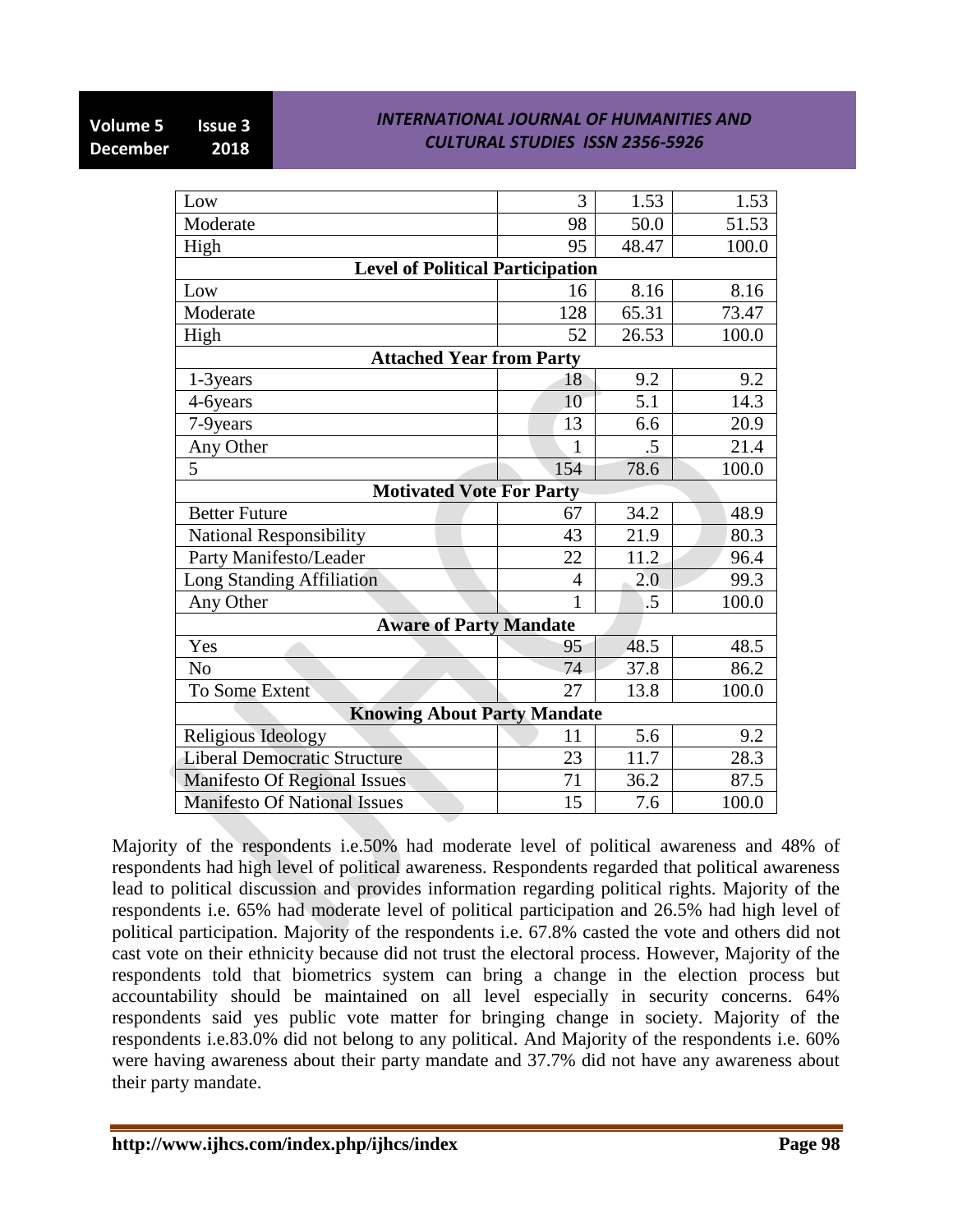#### **Conclusion and Discussion:**

Table No.2 shows that there was relationship between role of political talk shows and political awareness among youth. As the calculated chi square 9.76 which was higher than the table value of the chi square meaning null hypothesis was rejected and alternate hypothesis was accepted. Thus, the p-value which was 0.001 shows that there was significant relationship between the role of political talk shows and political awareness among the youth. The researchers observed during the survey that youth were gaining more knowledge about politics and political issues through talk shows. The popular talk shows provoked the youth to discuss the political issues among their peers and these talk shows were also the source for the youth to upgrade their current affairs knowledge.

| <b>Political</b> | <b>Role of political</b><br>talk shows |               | <b>Total</b> |
|------------------|----------------------------------------|---------------|--------------|
| awareness        | <b>Moderate</b>                        | <b>High</b>   |              |
| Moderate         | 64<br>(53.07)                          | 39<br>(49.92) | 103          |
| High             | 37<br>(47.92)                          | 56<br>(45.07) | 93           |
| <b>Total</b>     | 101                                    | 95            | 196          |

Table No.3 indicates that there was no relationship between the level of education and political awareness among the youth. The calculated chi-square 3.5 was lesser than the table value of the chi-square resulting in the acceptance of null hypothesis. P-value 0.173 showed that the relationship between educational level and political awareness was not significant. Thus, the researchers observed during their study that many of the students who were in final class of their degree programs had no knowledge about the politics, current situation of the country and even about the governance of the country. Thus, it can be said that difference in levels of education had no relationship with the political awareness.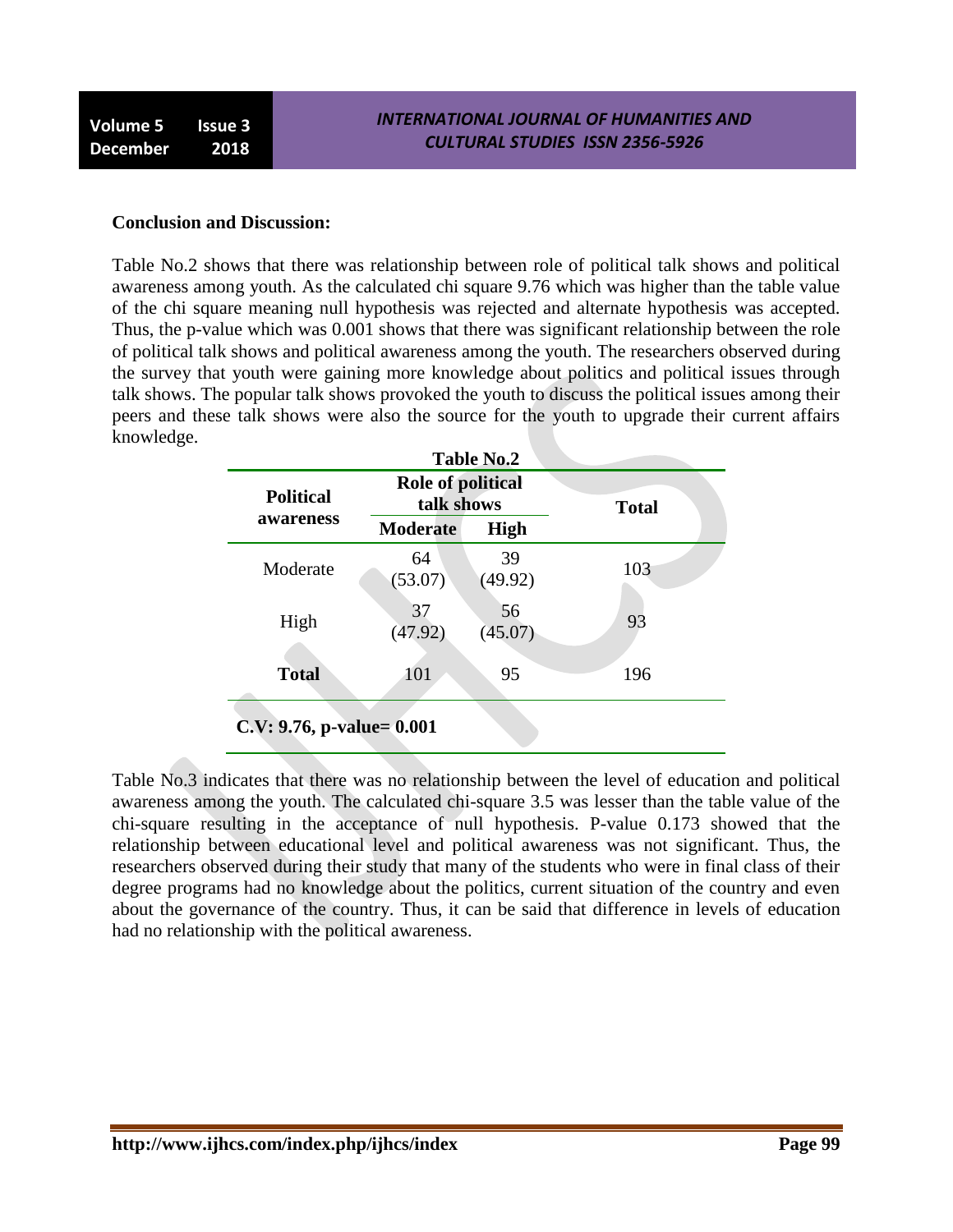| <b>Table No.3</b>            |                                      |                        |                     |              |
|------------------------------|--------------------------------------|------------------------|---------------------|--------------|
| Level of<br><b>Political</b> |                                      | <b>Education Level</b> |                     | <b>Total</b> |
| <b>Awareness</b>             | <b>Intermediate</b>                  | <b>Graduation</b>      | <b>Master/Above</b> |              |
| <b>High</b>                  | 11(13.57)                            | 42(45.56)              | 42(35.86)           | 95           |
| <b>Moderate</b>              | 17(14.42)                            | 52(48.43)              | 32(38.13)           | 101          |
| <b>Total</b>                 | 28                                   | 94                     | 74                  | 196          |
|                              | Chi square: $3.5$ , p-value= $0.173$ |                        |                     |              |

Table No.4 indicates that there was relationship between political awareness and political discussion. The calculated value of the chi-square 10.43 was higher than the table value, therefore, null hypothesis was rejected and research hypothesis was accepted. The p-value of0.005 indicated that there was extremely significant relationship between the level of political awareness and political discussion among youth. The result of hypothesis testing proved that there was relationship found between the political awareness and political discussion. It is said that discussing politics with others is a matter of interest and awareness. That"s why those who engaged in political discussion with others usually showed interest in politics and some level of knowledge too (Galstil & Dillard: 1999). The findings confirmed that political awareness leads to political discussion, where political talk shows and social media were the main sources of spreading political content for political discussion.

| <b>Table No.4</b> |                            |               |              |  |
|-------------------|----------------------------|---------------|--------------|--|
| <b>Political</b>  | <b>Political Awareness</b> |               |              |  |
| <b>Discussion</b> | <b>Moderate</b>            | <b>High</b>   | <b>Total</b> |  |
| Yes               | 51<br>(61.83)              | 69<br>(58.16) | 120          |  |
| To some extent    | 35<br>(28.34)              | 20<br>(26.65) | 55           |  |
| N <sub>0</sub>    | 15<br>(10.82)              | 6<br>(10.17)  | 21           |  |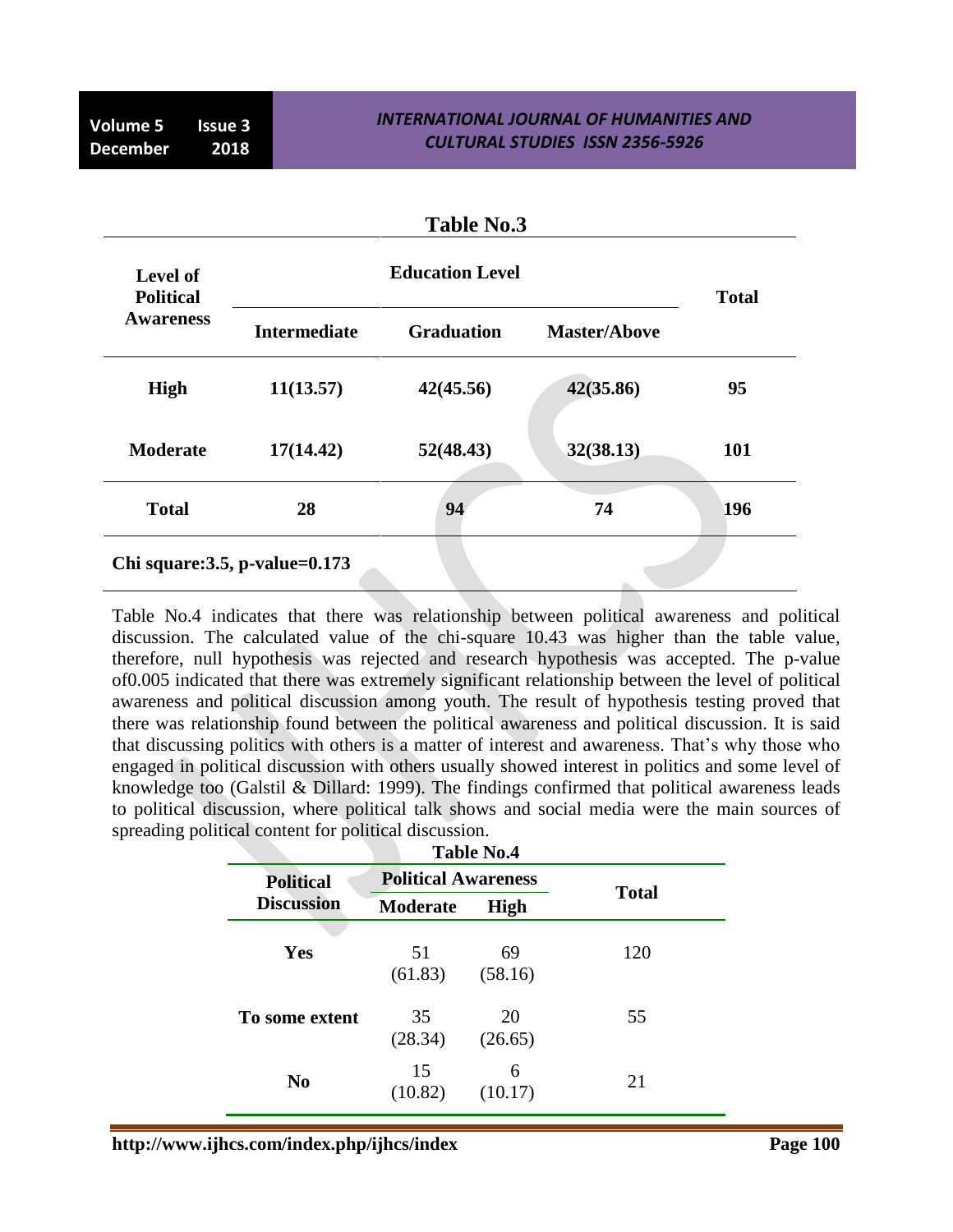

Table no.5 highlighted that there was relationship between political awareness and political participation. The calculated value of the chi square 12.19 was higher than the table value showing the relationship between the variables existed. The p-value of0.002indicated that there was significant relationship between the level of political awareness and the level of political participation among youth. It showed that who had awareness about politics, they would also take interest in political activities, because political awareness had been shown to play a significant role in explaining variation in political participation (Converse & Philip: 1964). Political participation in any activity shapes and affects the political sphere (SparkNotes: 2017). By the way, political knowledge motivates to individual to follow political events and acquire information, political awareness is also considered to be a consequence, as well as a cause of political activity (Verba, Nie & Kim: 1978). People cast their votes and know their rights regarding politics. In order to do that participation in election campaign, corner meetings and other involvement in political activities require some level of awareness about politics of the country.

|                                               |          | <b>Table No.5</b>                    |             |              |
|-----------------------------------------------|----------|--------------------------------------|-------------|--------------|
| <b>Political</b><br>Participation             |          | <b>Political</b><br><b>Awareness</b> |             | <b>Total</b> |
|                                               | Low      | <b>Moderate</b>                      | <b>High</b> |              |
| <b>Moderate</b><br>political<br>participation | 11(8.24) | 74(65.95)                            | 16(26.79)   | 101          |
| <b>High</b><br>political<br>participation     | 5(7.75)  | 54(62.04)                            | 36(25.20)   | 95           |
| <b>Total</b>                                  | 16       | 128                                  | 52          | 196          |
| Chi square: 12.19, p-value:0.002              |          |                                      |             |              |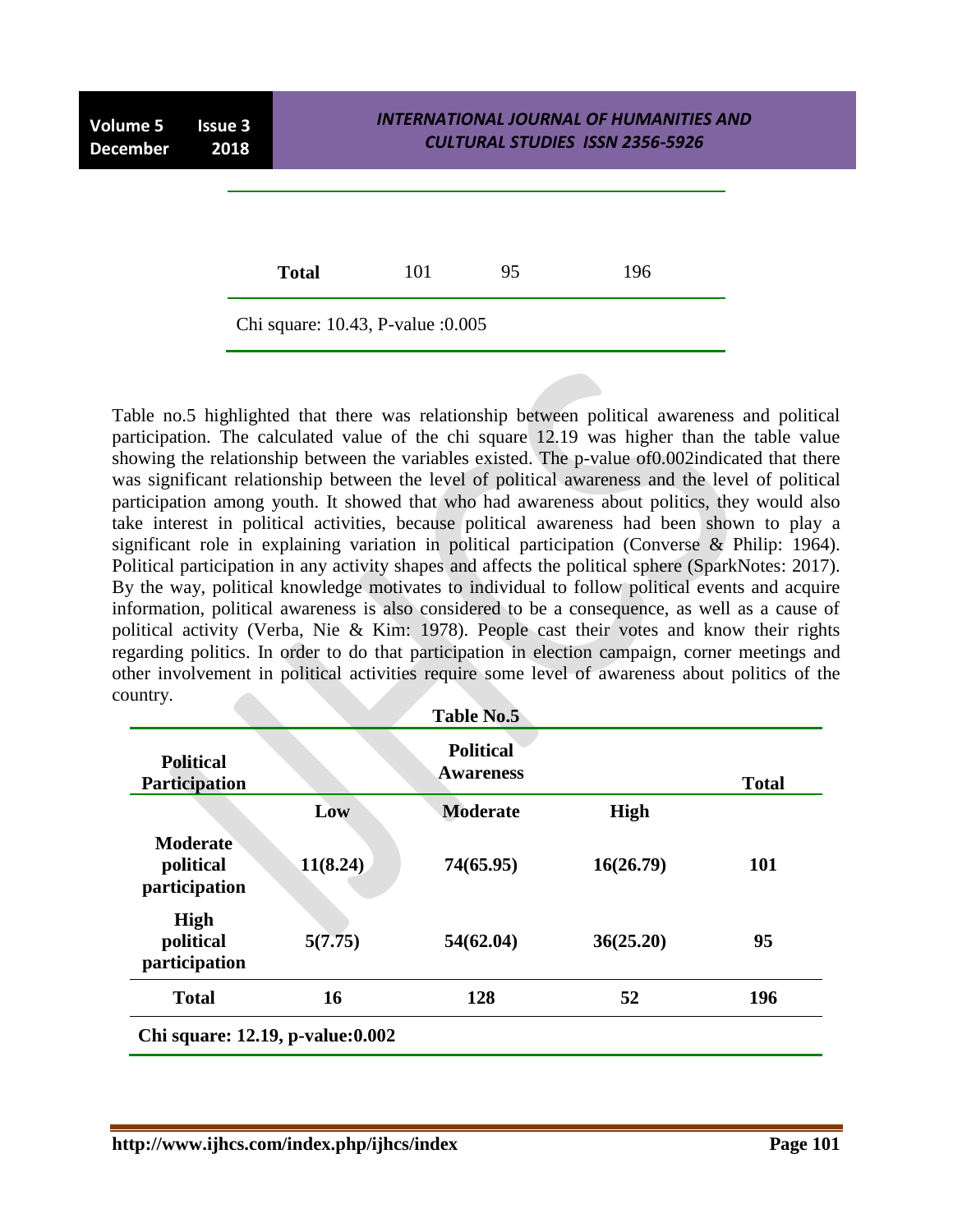| <b>CULTURAL STUDIES ISSN 2356-5926</b><br>December 2018 | Volume 5 Issue 3 |  | INTERNATIONAL JOURNAL OF HUMANITIES AND |
|---------------------------------------------------------|------------------|--|-----------------------------------------|
|---------------------------------------------------------|------------------|--|-----------------------------------------|

Table No.6 shows that there was no relationship between the role of political talk shows and influence on voting behavior. As the calculated value of Chi-Square was 3.95which was lower than its table value therefore null hypothesis was accepted. The result showed that there was no relationship between the role of political talk shows and its influence on voting behavior. The pvalue 0.13indicated insignificant relationship between the role of political talk shows and influence on voting behavior of youth. This finding showed that the Pakistani society is traditional society and bound with strict tradition, cultural values and norms hence these things provoke people to cast their votes based on ethnic background and sometimes their parents" choices because in Pakistani society family and parents are the most important part of an individual especially youth. Most theorists assume that children gain the majority of their political views from their parents. "Young children usually spend far more time with their families than with anyone else and thus tend to acquire the family"s habits, beliefs, behavior and attitudes. For this reason, family tends to be the most important source of political socialization (Moore: 2017). That"s the reason people did not take the influence of media regarding their voting behavior.

| <b>Influence on</b><br><b>Voting</b> | <b>Role of Political</b><br><b>Talk Shows</b> |               | <b>Total</b> |
|--------------------------------------|-----------------------------------------------|---------------|--------------|
| <b>Behaviour</b>                     | <b>Moderate</b>                               | <b>High</b>   |              |
| Yes                                  | 42<br>(43.61)                                 | 41<br>(39.38) | 83           |
| To some extent                       | 31<br>(25.22)                                 | 17<br>(22.77) | 48           |
| N <sub>0</sub>                       | 30<br>(34.15)                                 | 35<br>(30.84) | 65           |
| <b>Total</b>                         | 103                                           | 93            | 196          |

The nature of the present study was explanatory and quantitative. The main objective of the study was to analyze the role of political talk shows in raising the political awareness among youth. Thus, the finding of the study showed that the political talk shows were the principal form of accessing political knowledge. Political talk shows were also considered to be the ideal source for gaining knowledge and learning politics as indicated in the results of the study. However, news media were the ones who were widely spreading awareness among the youth of the society about the socio-political situation of the country. Technological advancement in communication has rendered easy access to political information for the youth. The electronic media, especially,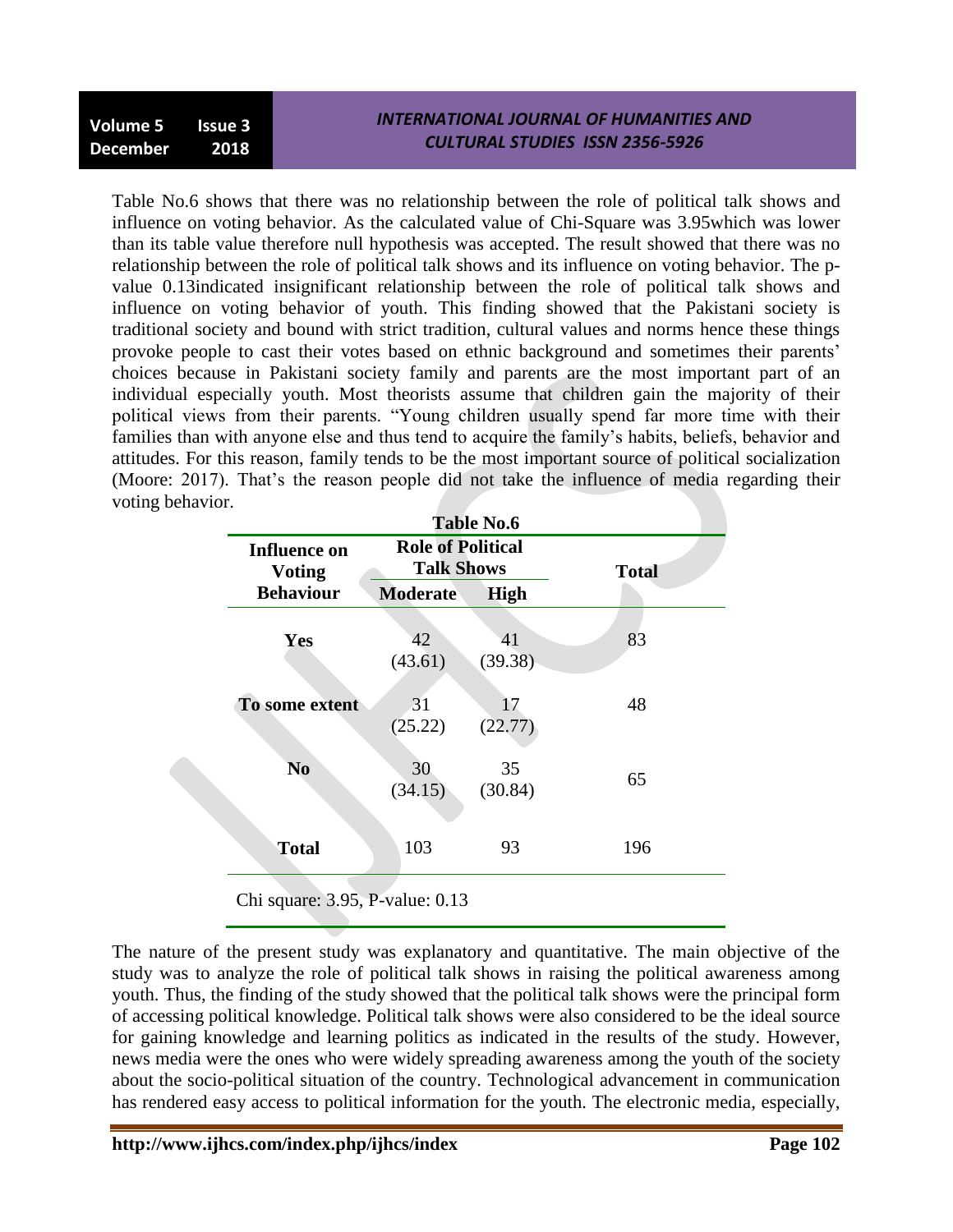has been the most suitable source to get information and knowledge about political views and issues. Political talk shows are supposed to be very influential and source of communication between Government and public. Majority have political discussions. Political discussions are important elements to judge the citizen"s political knowledge (Walsh: 2004). The findings in further suggested that talk shows in the news channels had played a powerful and influencing role in creating political awareness among university students. Hypothesis finding showed that there is relationship between the role of political talk shows and political awareness although education level had no impact on political awareness. The findings also highlighted the fact that political awareness led to more political discussion and more political participation. On the other hand, political talk shows' influence did not show on voting behavior of the university's students, who did not directly member of any political party but they knew their chosen party"s mandate.

#### **Recommendation:**

- Freedom of expression and freedom of sharing should be given to every citizen.
- The government should end the unpleasant and fearful political environment for the students' politics within the campuses.
- Students unions should be restored so as to start constructive political activities making sure the political participation of the students before they enter the practical phase of their lives.
- Parents should discuss political matters with their children from the early age in their socialization process so that children can take interest in politics and it is also their right to have political information and knowledge.
- Parents should encourage their children towards the political participation.
- News channels should run political awareness campaigns because people watch political talk shows and gain knowledge about political issues.
- PEMRA should bound the news channels to stop the biased and prejudiced attitudes of anchors towards politicians and political parties.
- Electronic media should provide platform to youth to express their views regarding political situations.
- Mass media should promote youth towards positive political participation.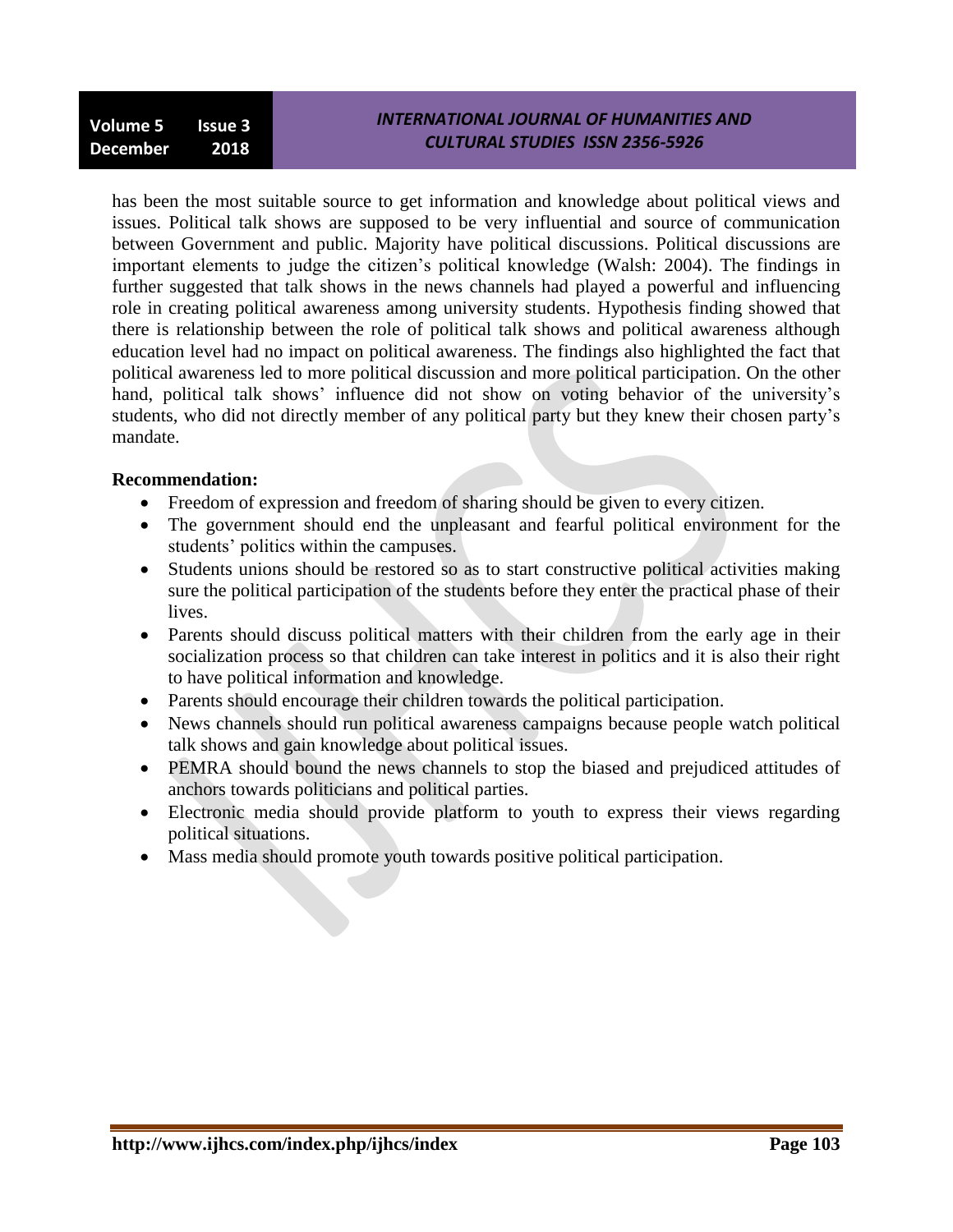#### **Bibliography:**

- Adler, E. S. & Clerk, R. (2008). *How it is done. An Investigation to Social Research.* Thomson Publishing Corporation.
- Babbie, E. R. (2006). *Basic of Social Research for Criminal Justice and Criminology.* Australia: Thomson.
- Baker, T .L. (1988). *Doing Social Research.* New York: McGraw-Hill.
- Blumer, J., & Katz, E. (1974). *The Uses of Mass Communications*. Beverly Hills, CA: Sage Publications.
- Converse, & Philip, E. (1964). *"The Nature of Belief Systems in Mass Publics.*" in Ideology and Discontent, ed. David E. Apter. New York: Free Press.
- Cook, J. A. & Fonow, M. M. (1990). *Knowledge and Women's interest:* Issues of Epistemology and Methodology in Feminist Social Research. London: Westview Press. Pp. 69-93.
- Delli Carpini, M. X., & Keeter, S. (1996). *What Americans know about Politics and why it Matters*. New Haven, Conn: Yale University Press.
- Fischer, W. & Kohl, M. (1987). "Biographieforschung" in W. Voges (Ed.). *Methoden der Biographie-und Lebenslaufforschung.* Opladen: Leske und Buderich, pp. 23-50. Giddens, A. (1997). *Sociology* (3rd edition). Polity: Press.
- Gomm, & Roger. (2008). *Social Research Methodology* (2<sup>nd</sup> edition). New York: Palgrave MacMillan.
- Habermas, J. (1988). *On the Logic of Social Sciences,* Oxford: Polity Press.
- Haralambos, M. and Holborn, M. (2000). *Sociology, Themes and Perspective* (5<sup>th</sup> edition). Collins educational.
- Hegel, G. W. F. (Eds.) (1991). *Elements of the Philosophy of right,* New York: Cambridge University Press.
- Kumar, R. (1999). *Research Methodology:* A Step-by-Step Guide for Beginner(1<sup>st</sup> edition). London: Sage Publications Ltd.
- Malik, M., A. (2015). *Factors Affecting the Voting Behavior of the Youth of Karachi. A sociological study.* Unpublished Master Thesis. University of Karachi: Department of Sociology.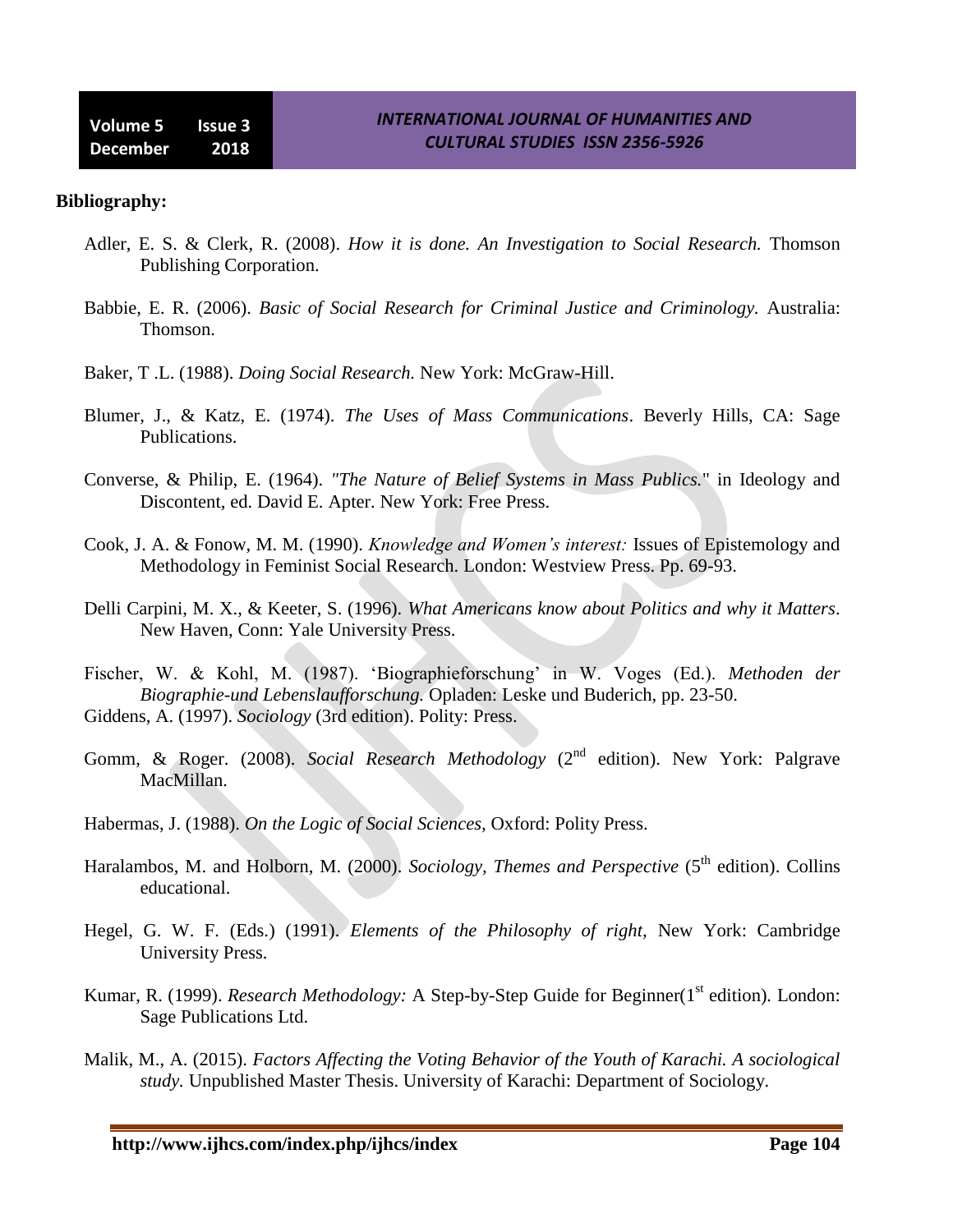- McCombs, M. E., & Shaw, D. L (1972). *The Agenda Setting Function of Mass Media,* Public Opinion Quarterly, 36, 176-85.
- McQuail, M. A. (2009). *McQuail's Mass Communication Theory.* Sage Publications: London.
- Nachmias, C. and Nachmias, D. (1992). *Research Methods in Social Sciences* (4<sup>th</sup> edition). New York: St. Martin's Press.
- Nash, K. (2010). *Contemporary Political Sociology, Globalization, Politics, and Power* (2<sup>nd</sup> edition). Wiley-Black well: John Wiley &sons' publication.
- Neuman, W. L. (1991). *Social Research Methods,* London: Allyn and Bacon.
- Rogers, E.M., & Dearing, J.W. (1988). *Agenda-Setting Research:* Where has it been? Where is it going on? In J. A. Anderson (Eds.), Newbury Park, CA: Sage: 555-594.
- Sarantakos, S. (1993). *Social Research* (1<sup>st</sup> edition). Australia: MacMillan education publication.
- Thakur, A.P. (Eds.) (2006). *Weber's Political Sociology* (1<sup>st</sup> edition). New Delhi: Global vision publishing house.
- Verba, S., Nie, N. and Kim, J. O (1978). *Participation and Political Equality:* A Seven Nation Comparison. Cambridge: Cambridge University press.
- Walsh, K. C. (2004). *Talking about Politics*: Informal Groups and Social Identity in American Life. Chicago: University of Chicago Press.
- Young, P.V. (1944). *Scientific Social Surveys and Research* (3<sup>rd</sup> edition). London: Prentice Hall.
- Zimmerman, D. H. and Boden, D. (1991). Structure-inaction: An Introduction. In D. Boden and D. H.Zimmerman (eds.), *Talk and Social Structure Studies in Ethnomethodology and Conversation Analysis.* Cambridge: Polity Press: 3-21.
- Ahmed, N., Hussain, A. and Tariq, M. S. (2014). Electronic Media, a Tool for Public Awareness on Political Issues. *Kuwait Chapter of Arabian Journal of Business and Management Review,* [Online] 4(2), 158-164. (Accessed from [https://www.arabianjbmr.com/pdfs/KD\\_VOL\\_4\\_2/8.pdf.](https://www.arabianjbmr.com/pdfs/KD_VOL_4_2/8.pdf) In December, 2017).
- Ahmed, R. (2017). Role of News Talk Shows in Creating Political Efficacy among Youth. *Institute of Social and Cultural studies.* [Online]. (Accessed from [http://sapandssrp.com/attachments/File/Role\\_of\\_News\\_Talk\\_Shows\\_.pdf.](http://sapandssrp.com/attachments/File/Role_of_News_Talk_Shows_.pdf) In March, 2017).
- Ali, A. and Ali, H. S. (2014). Role of New Media in Political Discussion and Changing Voting Behavior of University Students. *International Research Journal of Social Science,* [Online]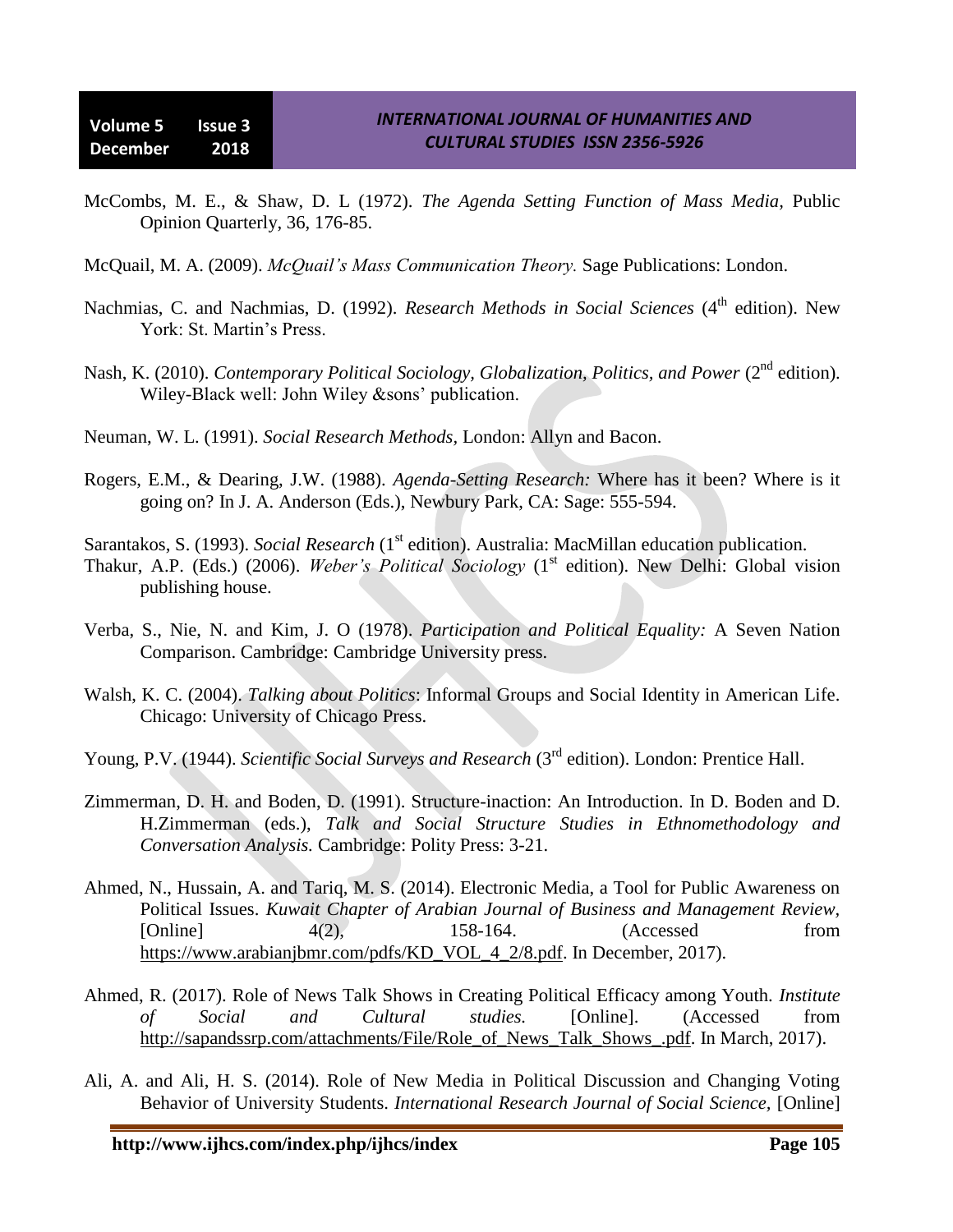3(7), 4-9. (Accessed from [file:///C:/Users/Ali/Documents/New%20folder/2.ISCA-IRJSS-](file:///C:\Users\Ali\Documents\New%20folder\2.ISCA-IRJSS-2014-87.pdf)[2014-87.pdf.](file:///C:\Users\Ali\Documents\New%20folder\2.ISCA-IRJSS-2014-87.pdf) In November, 2017).

- Ali, A., Sohail, S. and Hassan, S. A. (2013). Political Awareness and Media"s Consumption Patterns among Students: A Case Study of University of Gujarat, Pakistan. *Journal of Culture, Society and Development,* [Online] 2(3), 29-34. (Accessed from [http://www.iiste.org/Journals/index.php/JCSD/article/view/9171.](http://www.iiste.org/Journals/index.php/JCSD/article/view/9171) In December, 2017).
- Anwar, M. and Jan, M. (2010). The Role of Media on the Political Socialization. [Online] 5(3), 212- 227. (Accessed from [http://www.qurtuba.edu.pk/thedialogue/The%20Dialogue/5\\_3/Dialogue\\_July\\_September201](http://www.qurtuba.edu.pk/thedialogue/The%20Dialogue/5_3/Dialogue_July_September2010_212-227.pdf) [0\\_212-227.pdf.](http://www.qurtuba.edu.pk/thedialogue/The%20Dialogue/5_3/Dialogue_July_September2010_212-227.pdf) In July, 2017).
- Bhatti, A. A., Ali, H. and Hassan, A. (2016). The Role of Electronic Media in Political Awareness among Youth of District Okara in Pakistan. *International Journal of Scientific & Engineering Research*, [Online], 7(3) 539-541. (Accessed from [https://edupediapublications.org/journals/index.php/IJSS/article/view/4126.](https://edupediapublications.org/journals/index.php/IJSS/article/view/4126) In April, 2017).
- Freed, E. (2016). The Increasing Importance of Political Awareness among Young Adults. *The Caldron,* [Online]. (Accessed from [https://jchscaldron.com/2016/05/05/the-increasing](https://jchscaldron.com/2016/05/05/the-increasing-importance-of-political-awareness-among-young-adults/)[importance-of-political-awareness-among-young-adults/.](https://jchscaldron.com/2016/05/05/the-increasing-importance-of-political-awareness-among-young-adults/) In February, 2017).
- Gallup Pakistan (2017). Talk Shows Analysis Report. (Accessed from [http://gallup.com.pk/wp](http://gallup.com.pk/wp-content/uploads/2017/10/Talk-Show-Analysis-Report-August-2017-1.pdf)[content/uploads/2017/10/Talk-Show-Analysis-Report-August-2017-1.pdf.](http://gallup.com.pk/wp-content/uploads/2017/10/Talk-Show-Analysis-Report-August-2017-1.pdf) In December, 2017).
- Galstil, J. and J.P. Dillard. 1999. "Increasing Political Sophistication through Public Deliberation. *Political Communication*, 6(1), 3-23. (Accessed from [http://www.ijird.com/index.php/ijird/article/view/99378.](http://www.ijird.com/index.php/ijird/article/view/99378) In September, 2017).
- Gerbner, G., & Gross, L. (1976). Living with television: The violence profile. *Journal of Communication*, [Online] 26(2), 172-199. (Accessed from [https://masscommtheory.com/theory-overviews/cultivation-theory/.](https://masscommtheory.com/theory-overviews/cultivation-theory/) In August, 2017).
- Government of Pakistan Ministry of Youth Affairs, (2008). National Youth Policy. (Accessed fro[mhttp://www.moya.gov.pk/national\\_youth\\_policy.htPolicies.](http://www.moya.gov.pk/national_youth_policy.htPolicies) In January, 2018).
- Hanan, M. A., Saleem, N., Ali, A. and Mukhtar, S. (2016). Role of Media in Strengthening Democracy in Pakistan: Journalist"s Perception. *A Research Journal of South Asia Studies,* [Online] 31(1), 331-345. (Accessed from [http://pu.edu.pk/images/journal/csas/PDF/22%20Mian%20Ahmad%20Hanan\\_v31\\_no1\\_jan](http://pu.edu.pk/images/journal/csas/PDF/22%20Mian%20Ahmad%20Hanan_v31_no1_jan-jun2016.pdf)[jun2016.pdf.](http://pu.edu.pk/images/journal/csas/PDF/22%20Mian%20Ahmad%20Hanan_v31_no1_jan-jun2016.pdf) In December, 2017).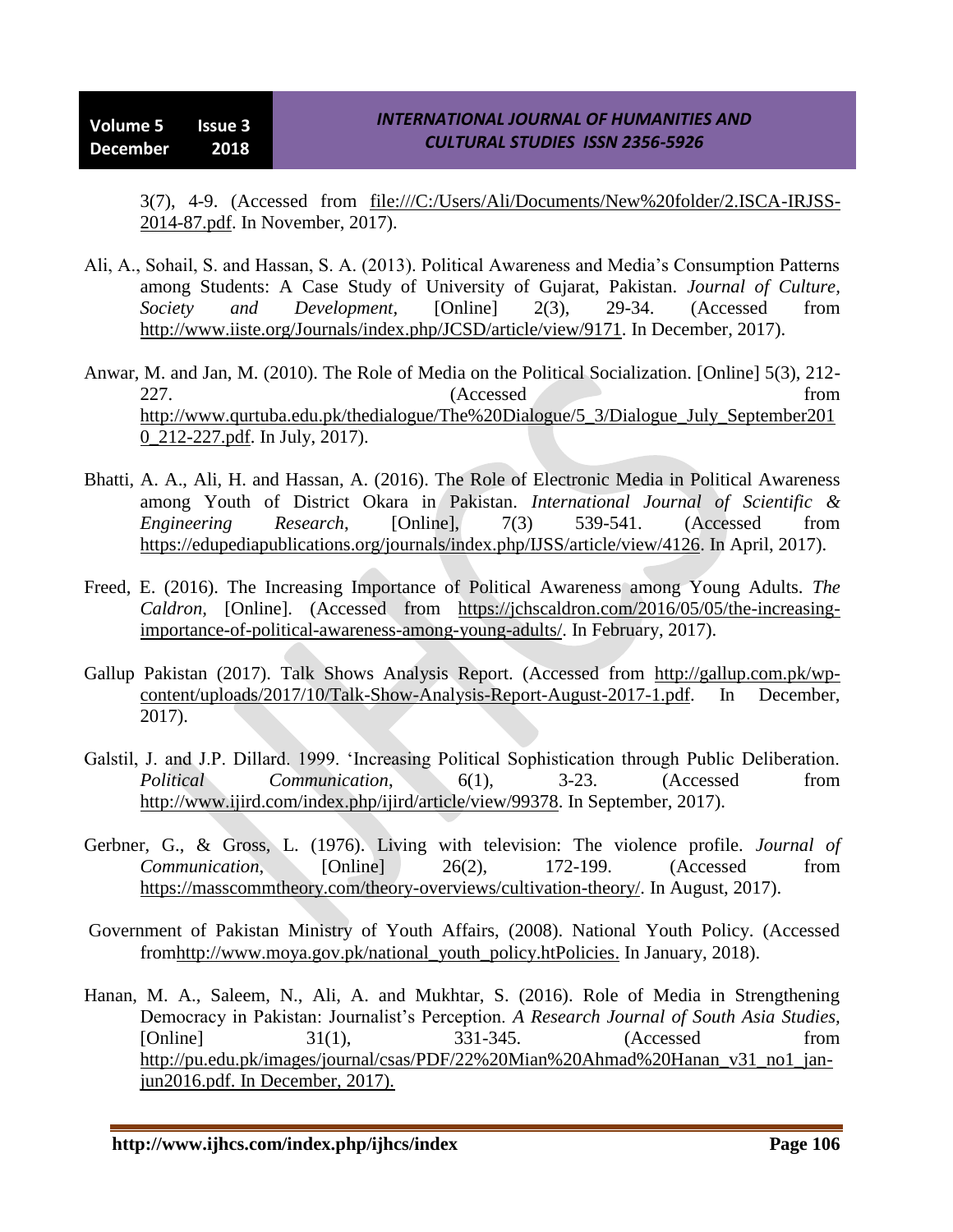- Hayat, N., Juliana, a. W. and umber, S. (2015). Role of Political Talk Shows in Creating Political Awareness among Pakistani Youth: A Case Study of General Elections 2013. *Social Science and Humanities,* [Online] 23(1), n. pag. (Accessed from [https://www.researchgate.net/publication/310447763\\_Role\\_of\\_Political\\_Talk\\_Shows\\_in\\_Cre](https://www.researchgate.net/publication/310447763_Role_of_Political_Talk_Shows_in_Creating_Political_Awareness_among_Pakistani_Youth_A_Case_Study_of_General_Elections_2013) ating Political Awareness among Pakistani Youth A Case Study of General Elections [2013.](https://www.researchgate.net/publication/310447763_Role_of_Political_Talk_Shows_in_Creating_Political_Awareness_among_Pakistani_Youth_A_Case_Study_of_General_Elections_2013) In April, 2017).
- Iqbal, H. (2016). 10 Most Watched Pakistani Talk Shows. *Pakistani Blog,* (Accessed from [http://blog.pakistani.pk/10-pakistani-talk-shows/.](http://blog.pakistani.pk/10-pakistani-talk-shows/) In April, 2017).
- Kuotsu, K. (2016). Political awareness and its impact in political participation: A Gender Study in Nagaland, India. *International Journal of Innovative Research & Development.* [Online] 5 (8), 190-197. (Accessed from [http://www.ijird.com/index.php/ijird/article/view/99378.](http://www.ijird.com/index.php/ijird/article/view/99378) In September, 2017).
- Kenski, K. and Stroud, N. J. (2006). Connections between internet use and political efficacy, knowledge and participation. *Journal of Broadcasting and Electronic Media,* [Online] 50(2), 173-192. (Accessed from. [http://sspa.boisestate.edu/communication/files/2010/5/Kenski-and-](http://sspa.boisestate.edu/communication/files/2010/5/Kenski-and-Stroud-Connections-Between-Internet-Use.Pdf)[Stroud-Connections-Between-Internet-Use.Pdf.](http://sspa.boisestate.edu/communication/files/2010/5/Kenski-and-Stroud-Connections-Between-Internet-Use.Pdf) In March, 2017).
- Mass Media in Pakistan MCM 304 (2017). Pakistan towards Press Freedom. (Accessed from [http://www.vutube.edu.pk/mass-communication-mcm/mass-media-in-pakistan-mcm304-vu](http://www.vutube.edu.pk/mass-communication-mcm/mass-media-in-pakistan-mcm304-vu-lectures-handouts-ppt-slides-assignments-quizzes-papers-books)[lectures-handouts-ppt-slides-assignments-quizzes-papers-books.](http://www.vutube.edu.pk/mass-communication-mcm/mass-media-in-pakistan-mcm304-vu-lectures-handouts-ppt-slides-assignments-quizzes-papers-books) In December, 2017).
- Moore, A. (2014). The Role of the Media in Political Socialization of the Youth. *Los Angeles*, *Southwest College*. [Online], n. pag. (Accessed from [http://www.academia.edu/9581694/The\\_Role\\_of\\_the\\_Media\\_on\\_the\\_Political\\_Socialization](http://www.academia.edu/9581694/The_Role_of_the_Media_on_the_Political_Socialization_of_the_Youth) [\\_of\\_the\\_Youth.](http://www.academia.edu/9581694/The_Role_of_the_Media_on_the_Political_Socialization_of_the_Youth) In September, 2017).
- Naz, N. Nawaz, Y. Ali, M. Hussain, N. Mushtaq, S. K. and Nawaz, R. (2014). Role of Talk Shows Raising Political awareness Among Youth. (Conducted in District Toba Tek Singh). *Academic Journal of Interdisciplinary Studies* [Online] 3(1), 223-230. Doi: 10.5901/ajis.2014.v3n1p223. (Accessed from [http://www.mcser.org/journal/index.php/ajis/article/view/2082.](http://www.mcser.org/journal/index.php/ajis/article/view/2082) In May, 2017).
- Pasek, J., Kenski, K. and Romer, D. (2006). Americans Youth and Community Engagement: How Use of Mass Media is related to Civic Activity and Political Awareness in 14-22 Years-Old. *Communication Research,* [Online] 33(3), 115-135, Sage Publication, doi: 10.1177/0093650206287073. (Accessed from [http://journals.sagepub.com/doi/abs/10.1177/0093650206287073.](http://journals.sagepub.com/doi/abs/10.1177/0093650206287073) In November, 2017).